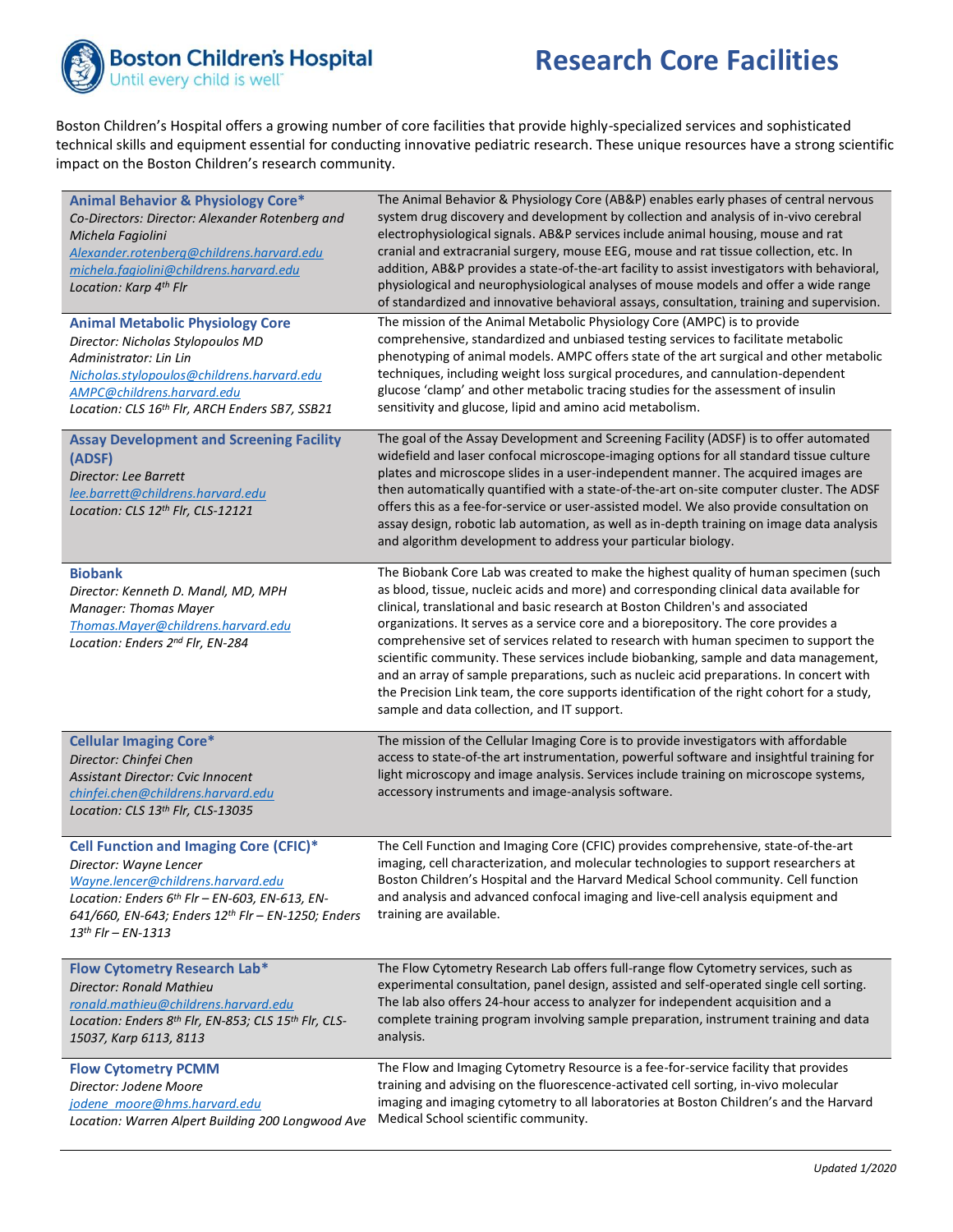| <b>hESC Core Facility</b><br>Director: Thorsten Schlaeger<br>Thorsten.Schlaeger@childrens.harvard.edu<br>Location: Karp RB05213                                                                                                                                                                 | The Core is a basic and translational stem cell research facility situated in the Stem Cell<br>Program of Boston Children's Hospital. Areas of expertise include human pluripotent<br>stem cell biology, cGMP cell manufacturing, reprogramming, genome editing, laboratory<br>automation, chemical screening, and high-throughput confocal imaging and image<br>analysis technologies. The core facility's goal is the development of pluripotent stem cell<br>based transfusion and transplantation therapies.                                                                                                                                              |
|-------------------------------------------------------------------------------------------------------------------------------------------------------------------------------------------------------------------------------------------------------------------------------------------------|---------------------------------------------------------------------------------------------------------------------------------------------------------------------------------------------------------------------------------------------------------------------------------------------------------------------------------------------------------------------------------------------------------------------------------------------------------------------------------------------------------------------------------------------------------------------------------------------------------------------------------------------------------------|
| <b>Human Neuron Core*</b><br>Director: Mustafa Sahin<br>Manager: Ivy Chen<br>Project Manager: Denise McGinnis<br>Denise.McGinnis@childrens.harvard.edu<br>Location: CLS 12th Flr, CLS-12160.1                                                                                                   | The Human Neuron Core (HNC) offers customizable human iPSC-derived neuronal<br>differentiation and phenotyping services. Differentiation services include procurement<br>of patient skin/blood samples and differentiation into specific neuronal subtypes.<br>Phenotyping services include high-content imaging and analysis, multi-electrode array<br>(MEA) recordings and targeted RNA-sequencing. In addition to these services, we offer<br>fee-for-service- or assisted-use of equipment for characterizing cell cultures, including<br>the Axion Maestro MEA system and the IncuCyte live imaging system.                                              |
| <b>PCMM Microscopy Core</b><br>Director: Harry Leung<br>harry.leung@childrens.harvard.edu<br>Location: CLS 3rd Flr, CLS-03023 and Warren Alpert<br>Building 200 Longwood Ave, Rm 257A                                                                                                           | The Program in Cellular and Molecular Medicine (PCMM) Microscopy Core provides<br>advanced instrumentation in Light and Electron Microscopy. While Electron Microscopy<br>offers the ultimate in resolution, modern Light Microscopy such as Confocal and<br>Multiphoton has the advantage of imaging biochemical process in real time, shedding<br>light on the vastly-complex molecular world of cells and tissues. Since 2000, we have<br>operated a dedicated Multiphoton-Intravital Microscopy (MP-IVM) facility on the second<br>floor of the Warren Alpert Building at the Harvard Quad with expertise training that is<br>relevant to the experiment. |
| <b>Molecular Genetics Core*</b><br>Director: Alan Beggs<br>Manager: Catherine Brownstein<br>catherine.brownstein@childrens.harvard.edu<br>Location: CLS 16th Flr, CLS-16030                                                                                                                     | The Molecular Genetics Core provides a central location where investigators can have<br>access to high-quality, low-cost genomic technology services and expertise in a timely,<br>affordable manner. These services include six main functional components: Sequencing<br>(NextGen and Sanger), High-Throughput SNP Genotyping, qPCR and Droplet Digital PCR,<br>Microarray Analysis, Bioinformatics, Sample and Data Management Analysis, and<br>Microsatellite Genotyping.                                                                                                                                                                                 |
| <b>Mouse Gene Manipulation Core</b><br>Director: Clifford Woolf<br>Assistant Director: Mantu Bhaumik<br>Mantu.Bhaumik@childrens.harvard.edu Location:<br>CLS 12th Flr, CLS-12122-12124                                                                                                          | The Mouse Gene Manipulation Core provides Boston Children's investigators with easily<br>accessible, efficient, cost-effective and quality-controlled genetically-altered mouse<br>models, utilizing the latest genome-editing techniques. The core also provides resources<br>and comprehensive knowledge of complex mouse-model generation: genotyping<br>founder lines, breeding strategies etc. The Core uses CRISPR/CAS9 technology, which<br>represents a powerful and precise tool to create gene-edited mice.                                                                                                                                         |
| <b>Research Imaging Core</b><br>Director: Simon Warfield<br>simon.warfield@childrens.harvard.edu<br>Assistant: Onur Afacan<br>onur.afacan@childrens.harvard.edu<br>Manager: Kristina Pelkola<br>kristina.pelkola@childrens.harvard.edu<br>Location: 300 Longwood Ave, LC BCH3429 -<br>Radiology | The Research Imaging Core is a leading innovator in pediatric research imaging and at<br>the forefront of developing treatments and cures for diseases, such as epilepsy and<br>autism. This core provides services, such as access to MRI, CT, PET/nuclear medicine,<br>ultrasound, x-ray, neuropsychology-testing rooms, data analysis and more. The mission<br>of the Research Imaging Core is to assist investigators with achieving the best imaging-<br>research outcomes possible, while also assuring compliance with institutional policies                                                                                                          |
| <b>Small Animal Imaging Core</b><br>Director: Simon Warfield<br>simon.warfield@childrens.harvard.edu<br>Assistant: Onur Afacan<br>onur.afacan@childrens.harvard.edu<br>Manager: Kristina Pelkola<br>kristina.pelkola@childrens.harvard.edu<br>Location: ARCH Enders SB Level                    | The Small Animal Imaging Core (SAIL) provides the instrumentation, infrastructure and<br>imaging expertise necessary for the Boston Children's research community to take<br>advantage of the benefits that small animal imaging has to offer for basic and<br>translational research. The imaging modalities available through SAIL include<br>ultrasound, radiography, computed tomography, magnetic resonance imaging (MRI),<br>single photon emission computed tomography and positron emission tomography, as<br>well as optical and fluorescent imaging.                                                                                                |
| <b>TransLab</b><br>Director: Myriam Armant<br>Myriam.Armant@childrens.harvard.edu<br>Location: Enders 4th Flr, EN-428                                                                                                                                                                           | The TransLab Core helps physicians treat their patients by bridging science and<br>medicine. With expertise in clinical trial support for bench-to-bedside and bedside-to-<br>bench translational and clinical research, the Core operates in two major areas: 1)<br>Laboratory assays for investigator-initiated clinical and translational trials; and 2)<br>Process and product development (PPD) of assays and biological reagents to support<br>clinical trials.                                                                                                                                                                                         |